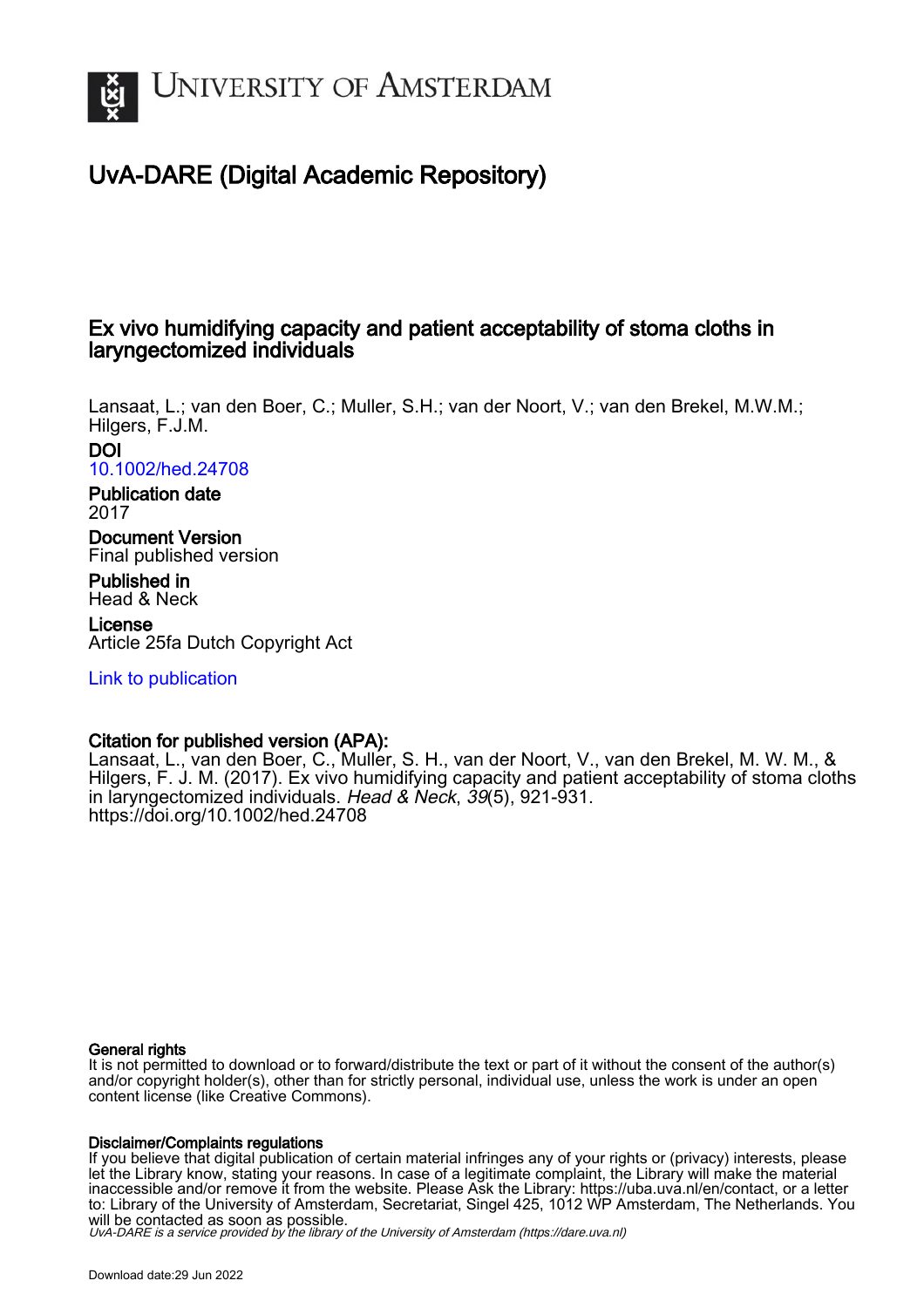## Ex vivo humidifying capacity and patient acceptability of stoma cloths in laryngectomized individuals

Liset Lansaat, MSc,<sup>1</sup> Cindy van den Boer, MD, PhD,<sup>1</sup> Sara H. Muller, PhD,<sup>2</sup> Vincent van der Noort, PhD,<sup>3</sup> Michiel W. M. van den Brekel, MD, PhD, 1,4,5 Frans J. M. Hilgers, MD, PhD<sup>1,4\*</sup>

<sup>1</sup>Department of Head and Neck Oncology and Surgery, The Netherlands Cancer Institute–Antoni van Leeuwenhoek, Amsterdam, The Netherlands, <sup>2</sup>Department of Clinical Physics and Instrumentation, The Netherlands Cancer Institute–Antoni van Leeuwenhoek, Amsterdam, The Netherlands, <sup>3</sup>Department of Biometrics, The Netherlands Cancer Institute–Antoni van Leeuwenhoek, Amsterdam, The Netherlands, <sup>4</sup>Institute of Phonetic Sciences (ACLC), University of Amsterdam, The Netherlands, <sup>5</sup>Department of Oral–Maxillofacial Surgery, Academic Medical Center, University of Amsterdam, The Netherlands.

Accepted 9 December 2016

Published online 2 February 2017 in Wiley Online Library (wileyonlinelibrary.com). DOI 10.1002/hed.24708

ABSTRACT: Background. Heat and moisture exchangers (HMEs) improve respiratory function after laryngectomy, but there is virtually no information on the benefit of traditional stoma cloths or other covers. Methods. Two sequential studies were performed: (1) an ex vivo test was

used to compare the humidifying capacity of stoma cloths to other coverings; and (2) a 4-week randomized trial was then performed to assess patient acceptability of cloths both alone and with an HME ( $N = 18$ ).

Results. The humidifying capacity of the coverings tested varied widely. For stoma cloths, a humidifying capacity of 13.7 mg/L was found to decrease to 8.5 mg/L if air-leaks around the cloth occurred. Patients

## INTRODUCTION

Total laryngectomy has a profound impact on pulmonary physiology because of the bypassing of the upper respiratory tract.<sup>1–4</sup> The inhalation of unconditioned air through the stoma directly into the lower airways leads to excessive mucus production, involuntary coughing, and frequent forced expectoration to clear the trachea of mucus. These predictable respiratory complaints negatively impact quality of postlaryngectomy prosthetic and/or esophageal voice and speech, and quality of life.<sup>1</sup> Fortunately, heat and moisture exchangers (HMEs) have been shown to help in compensating for the changes in respiratory function and to be

\*Corresponding author: F. J. M. Hilgers, Department of Head and Neck Oncology and Surgery, The Netherlands Cancer Institute–Antoni van Leeuwenhoek, Plesmanlaan 121, 1066CX Amsterdam, The Netherlands. E-mail address: f.hilgers@nki.nl

Liset Lansaat and Cindy van den Boer contributed equally to this work.

The Netherlands Cancer Institute receives a research grant of Atos Medical Hörby Sweden, which contributes to the existing infrastructure for Quality of Life-related research of the department of Head and Neck Oncology and Surgery. Patients were only compensated for the extra travel expenses they had, if any, and received the stoma protectors free of charge. The stoma protectors used in the ex-vivo and the patient study were obtained from the departmental stock and were provided free of charge to the patients.

Additional Supporting Information may be found in the online version of this article.

who used HMEs disliked stoma cloths because they interfered with voicing, they became soiled more easily, and were less effective at reducing coughing and mucus production.

Conclusion. Although less acceptable to patients who use an HME, stoma cloths do provide significant humidifying capacity and should be encouraged when HMEs are unavailable or inappropriate.  $\odot$  2017 Wiley Periodicals, Inc. Head Neck 39: 921–931, 2017

KEY WORDS: stoma cloth, heat and moisture exchanger (HME), total laryngectomy, humidifying capacity, acceptability

clinically beneficial.<sup>5,6</sup> Since the first prospective clinical trials with such devices in the early 1990s, many studies have shown that HMEs significantly decrease coughing, phlegm production, and the need for forced stoma cleaning, whereas the reduction of these complaints also results in a decrease of tracheitis and crusting, and improvements in voice quality, pulmonary function, and quality of life.<sup>7-12</sup> Initial studies on the impact of HMEs some 25 years ago concerned patients who frequently used stoma cloths, which at that time were standard of care in most institutes.<sup>5,7</sup> In our institute, Buchanan protectors were the standard, and they were prescribed to all patients.

The relevance of postlaryngectomy humidification seems to have been intuited (even) before the first HME studies, because most institutes at that time already applied external humidification, in some cases, still with electric steam kettles, but in most already with wall-mounted, heated humidifiers.<sup>13</sup> The routine prescription of stoma cloths also attested to that. Nevertheless, the first HME studies, which essentially compared HMEs with the then standard of care stoma cloths, showed highly significant clinical improvements in respiratory problems after total laryngectomy. The observations suggested that the clinical respiratory benefits of stoma cloths in practice were limited. It has to be noted, however, that, despite significant respiratory, physical, and quality of life improvements, compliance initially was suboptimal with only about 50% of patients continuing HME use.<sup>7</sup> The reason for this was that airtight stoma occlusion, essential for prosthetic voicing, was difficult to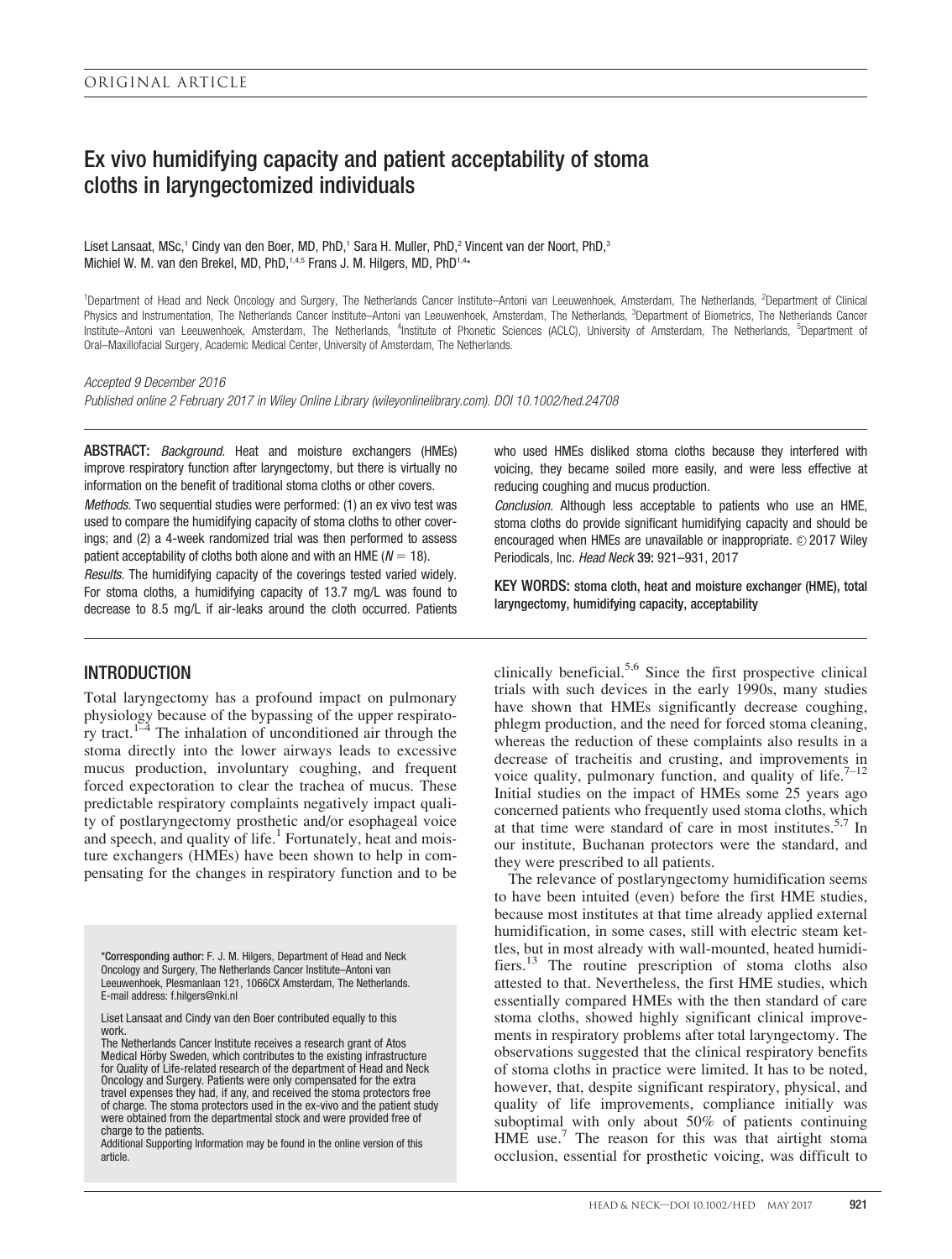



achieve with the early HMEs. Subsequent generations of HMEs, stoma adhesives, and stoma tubes and buttons, specifically designed to be easy to use, tackled this problem.<sup>14,15</sup> The improved prosthetic voicing led to a significant improvement in compliance, as well as to a further appreciation of these medical devices in The Netherlands and elsewhere.<sup>16,17</sup>

Nevertheless, stoma covers too have humidifying effects, as do any other textiles or fabrics covering the nose and mouth; shawls, for instance, are used especially in the winter season to decrease uncomfortably large temperature and humidity differences between the environment and respiratory tract. Recently, Quail et al<sup>18</sup> looked into the humidifying effects of stoma cloths. The precision of their measurements, however, is unclear as they were not able to establish the proven humidifying effect of the HMEs they included in their study.<sup>19–21</sup> This is probably because of the use of nonvalidated equipment, lack of essential condensation prevention technology,<sup>22</sup> and a "humidity loading time" of only 1 minute instead of the roughly 10 minutes, which are required for HMEs.<sup>23</sup>

An essential component of the clinical benefits of HMEs and stoma cloths is patient acceptability because their pulmonary protective characteristics, as is the case with the upper respiratory tract, are dependent on continuous use of the humidifying device. A clinical study assessing patient acceptability of stoma cloths in daily life, however, has, to the best of our knowledge, never been carried out.

To address these issues, we conducted 2 sequential studies. The first was to assess the humidifying capacity of various stoma cloths with the recently developed validated ex vivo technique. $2^3$  The second was to assess patient acceptability of a stoma cloth with known ex vivo humidifying capacity in a short-term prospective randomized clinical trial.

## MATERIALS AND METHODS

#### Ex vivo study

Ex vivo test setup. In the ex vivo test, a healthy volunteer was breathing in and out through the HME mounted on a regular spirometer (MLT300 Flowhead; ADInstruments GmbH, Oxfordshire, UK), which recorded breathing

volume and frequency.<sup>23</sup> A fast absolute humidity sensor (response time,  $0.1-0.2$  seconds<sup>24</sup>) was integrated in the breathing circuit to monitor the humidity. A life-size mannequin of the neck and chest of a laryngectomized patient, made of plaster of Paris, was used to replicate the in vivo application of stoma cloths/HMEs as closely as possible (see Figure 1). On the back of the mannequin, the tracheostoma was connected to the spirometer, and the absolute humidity sensor was integrated in the breathing circuit as well. For optimal humidity, loading of the stoma cloths/HME before recording the data for analysis, the healthy volunteer had to breathe through the device long enough (in general at least 10 minutes) to achieve the optimal humidity loading, following the same protocol as previously described.<sup>23,25</sup> Before each test cycle, the mannequin was heated in an incubator to the level of human skin surface temperature  $(34^{\circ}C)$ . The temperature of the mannequin was monitored with a thermocouple (MLT1402 T-type Ultra Fast Thermocouple Probe) placed in a small hole in the mannequin near the tracheostoma.

The absolute humidity sensor and spirometer were calibrated as described previously, as was the temperature and humidity monitoring of the test room.<sup>23,25</sup> Spirometer data were recorded and analyzed using Powerlab software (ADInstruments), and humidity values were registered with data acquisition software (Acquis 2.8; Anesthesie-Technik, Göttingen, Germany). In this study, absolute humidity at end-inspiration and expiration was measured as described previously.23 Unlike with HMEs in former studies, the weight difference between end-inspiration and endexpiration could not be measured for the stoma cloths, as these could not reproducibly be placed on the balance, making the margin of error too large. The black connector between the absolute humidity sensor and the spirometer (Figure 1C) added 70 mL to the dead space of the configuration used in the previous HME measurements  $(100 \text{ mL})$ .<sup>23,26</sup> Therefore, in this study, the XtraMoist HME was included for comparison with the previous results.<sup>26</sup>

#### Materials/devices tested for humidifying capacity

The primary purpose of this study was the performance of the large (216  $\times$  208 mm) Buchanan protector (Kapitex Healthcare, Whetherby, UK). Three samples of the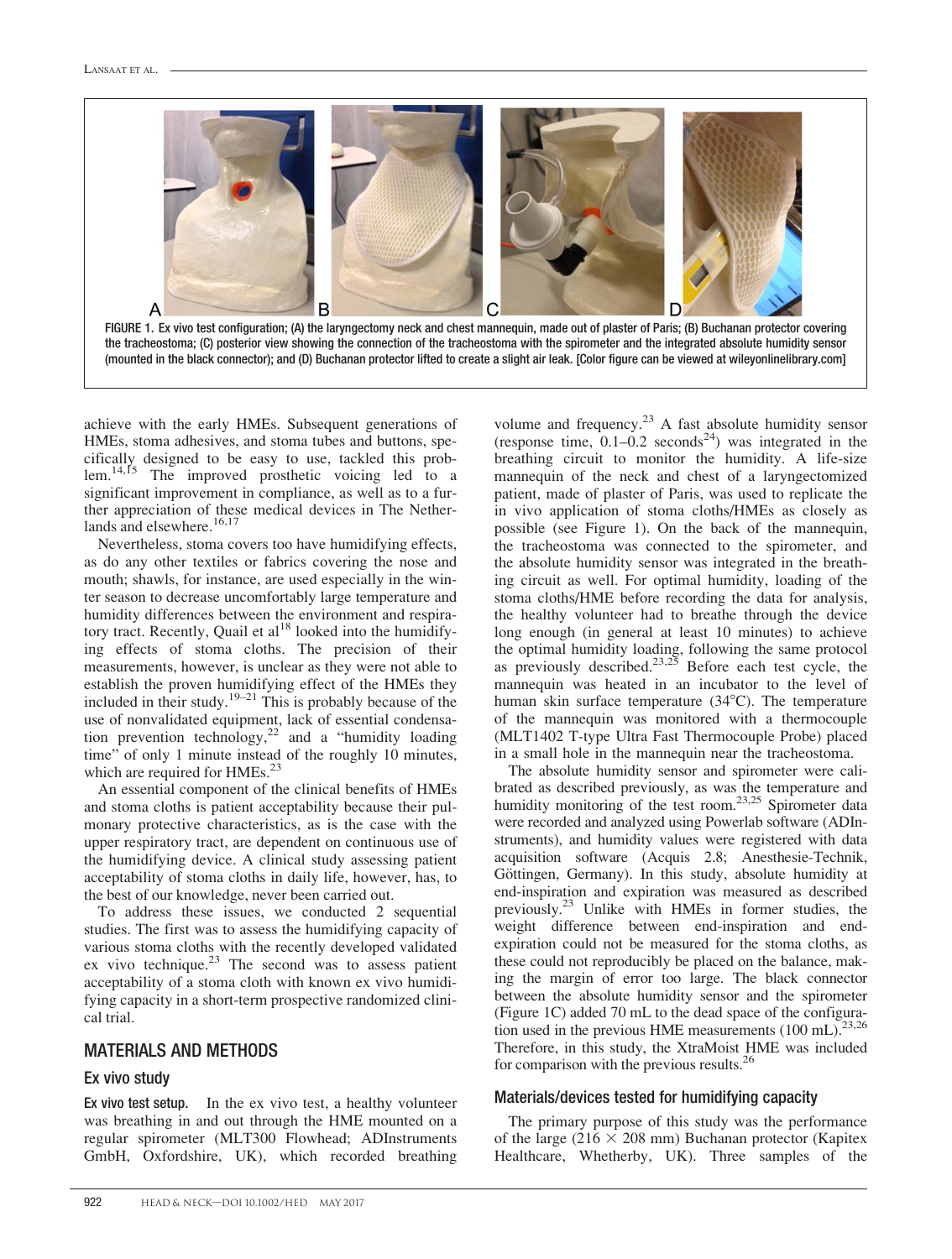Buchanan protectors were tested, both dry "worn" correctly and dry with an intentional small leak (Figure 1D). For comparison, a number of other materials/devices were tested once: the Tracheofix stoma cover (Servona, Troisdorf, Germany), the XtraMoist HME (HME-XM; Atos Medical, Hörby, Sweden), the Buchanan protector in combination with the HME-XM, a Buchanan protector made wet before use (2 samples), a Buchanan protector after washing, an ordinary woolen shawl, a cotton baby bib, and a standard surgical mask.

#### Analysis and statistical methods

Absolute humidity data were normalized to a reference environmental humidity of 5 mg/L, as described previously.<sup>23</sup> The association between absolute humidity and inspiratory breathing volume was determined by an exponential decay: absolute humidity =  $A2 + (A2-A1) \exp(-V^*exp(A3))$ , where absolute humidity is the measured absolute humidity, V the inspired volume, A1 the end-inspiratory asymptote, A2 endexpiratory intercept value, and A3 the log of the decay rate (see Ref.  $26$ , Appendix 2, and Ref.  $27$ ). The humidifying capacity is defined as the increase of absolute humidity in the observation with the stoma covered with a device/material over the observation without cover. Using the associations between humidity and inspiratory breathing volume, the humidifying capacity was determined at the clinically relevant breathing volumes of 0.5 and 1.0 L.

#### Patient study

Study purpose and design. The purpose of this segment of the study was to assess, in a prospective randomized clinical trial, the acceptability of the Buchanan protector (with now known ex vivo humidifying capacity) alone or in combination with the HME normally used by patients. The criterion for inclusion was that the patient should be at least 6 months post–total laryngectomy. Exclusion criteria were recurrent disease and difficulty understanding the purpose of the study. Patients in routine follow-up in The Netherlands Cancer Institute were invited to collaborate in the trial through a letter explaining the purpose of the study. In the letter, it was emphasized especially that the good HME capacities of the Buchanan protector, as established in the preceding ex vivo tests, made it potentially a good alternative to their regular HME. The study was approved by the protocol review board of the institute.

Ninety-one disease-free laryngectomized patients were approached by regular mail. Forty-nine patients responded (54%), 17 of whom indicated that they were not motivated for the study, 11 that they were physically and/or mentally unable to participate, and 3 that they were motivated but unable to participate because of time constraints. This left a sample of 18 motivated laryngectomized patients, who, after having given written informed consent, were enrolled in the study in April 2015.

The most important outcome measures are patient acceptability and preference for stoma cover pretrial and posttrial. Data collection consisted of study-specific structured questionnaires, patient diaries (see Appendix 1), and photographs of the stoma cover worn by the patient at baseline and after completion of the study.



At baseline, the situation with respect to HME use and voicing was assessed and patients were randomized for the order in which they were to use the Buchanan protector with and without their usual HME in weeks 2 and 3. For week 1, patients were asked to continue their usual HME use in order to collect baseline data in their diaries. For weeks 2 and 3, patients were instructed to use the Buchanan protector without the HME for 1 week and then the Buchanan protector together with their regular HME for the next week, or vice versa. In week 4, patients returned to their regular HME use. During weeks 2, 3, and 4, data were again collected in the diary. By the end of week 4, a photograph was taken once more, the diary was collected, and the final questionnaire was completed. Patients were contacted weekly by telephone for support and motivation. In Figure 2, an overview of the study design is shown.

All patients were familiar with the daily maintenance and practical issues of their regular HMEs. Because patients were mostly unfamiliar with the daily maintenance and practical issues of the Buchanan protector, they were counseled at the start of the study, in accord with the manufacturer's recommendations. The Buchanan protector is attached by using fabric straps that are wrapped around the neck and tied in a knot; the Buchanan protector can be changed daily, or sooner if required; the Buchanan protector should be cleaned by hand in warm soapy water and rinsed thoroughly in clean water; to dry, the Buchanan protector should be kept flat by placing it between 2 clean towels, to reduce any wrinkling effect on the foam layer; the Buchanan protector should be cleaned 3 times at the most. A total of 10 Buchanan protectors, estimated to be enough for the 2-week trial period, were provided to the patients free of charge out of the department's research budget.

#### Statistical analysis

Questionnaire items regarding couching, mucus production, skin irritation, stoma occlusion, and voicing (Table 2) asked patients to compare their experience during Buchanan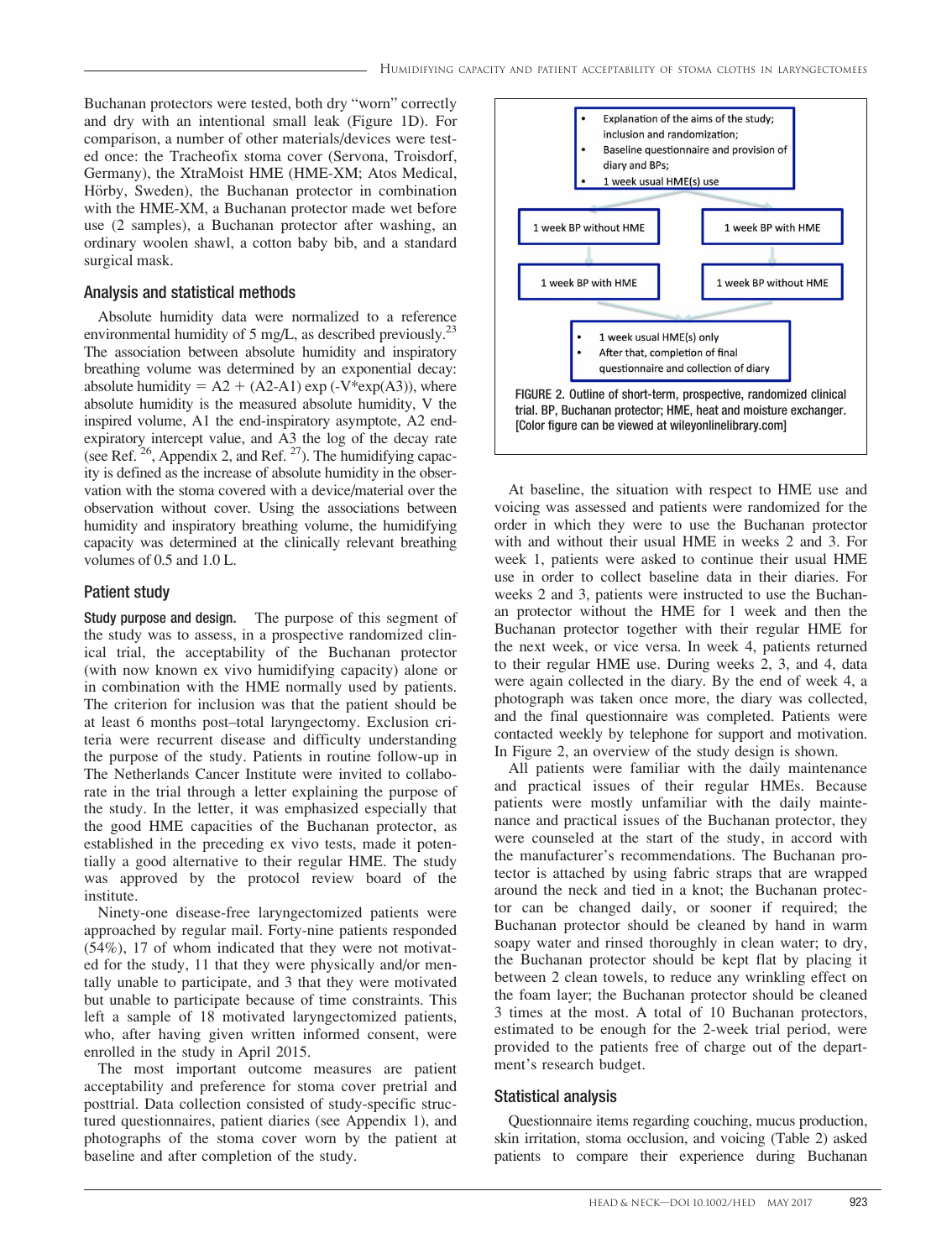

FIGURE 3. Ex vivo test results for Buchanan protector (BP; 3 samples tested), XtraMoist heat and moisture exchanger (HME-XM), and Buchanan protector with a small air leak with individual data points and a fit according to the formula provided in the statistical paragraph: AHinsp (absolute humidity end-inspiration) as a function of inspiratory breathing volume. The environmental humidity was normalized to 5 mg/L. [Color figure can be viewed at [wileyonlinelibrary.com\]](http://wileyonlinelibrary.com)

protector use (both with and without the HME) to the situation at baseline. For these outcomes, the number of patients reporting better, similar, or worse outcomes during Buchanan protector use (as compared to baseline) were reported and tested against the null-hypothesis of no deviation from baseline in both conditions (with or without the HME) separately, using a Wilcoxon signed rank test. Questions regarding practical issues of Buchanan protector use (Table 3), on the other hand, were compared between conditions (with and without HME) again using a Wilcoxon signed rank test. All analyses were carried out in SPSS version 20.0.

## RESULTS

#### Ex vivo study

Figure 3 shows the observations and fits for the main part of the ex vivo study and Table 1 shows the outcomes

for all materials and devices. The Buchanan protector added about 14 mg/L to the end-expiratory absolute humidity at a breathing frequency of 0.5 L (typical for laryngectomized patients), even when washed. Figure 3 also shows that the repeatability with the different Buchanan protector samples is consistent. A dry Buchanan protector combined with the HME-XM and, in particular, the wet Buchanan protector added even more water. Small leaks (as shown in Figure 1D) reduced the performance of the Buchanan protector from 13.7 to 8.5 mg/L; larger leaks did so even more. The HME-XM added 6.5 mg/L, comparable to the woolen shawl and cotton baby bib (when worn without leaks). Note that without the cover the humidity increased slightly, because the entrance through the mannequin already acts as an HME (although not a very effective one). The surgical mask and the Tracheofix showed the poorest performance. Table 1 also gives some data

TABLE 1. Absolute humidity effect of tested materials and devices normalized to room humidity (5 mg/L).

| Values for room humidity 5 mg/L                     | Absolute<br>humidity mg/L | Humidifying<br>capacity mg/L | Absolute<br>humidity mg/L | <b>Humidifying</b><br>capacity mg/L | A1 mg/L | A2 mg/L | A <sub>3</sub> |
|-----------------------------------------------------|---------------------------|------------------------------|---------------------------|-------------------------------------|---------|---------|----------------|
| Breathing volume                                    | 0.5L                      | 0.5L                         | 1.0 <sub>L</sub>          | 1.0 <sub>L</sub>                    | N.A.    | N.A.    | N.A.           |
| Buchanan protector wet                              | 23.8                      | 17.9                         | 23.5                      | 17.7                                | 23.5    | 34.7    | 2.0            |
| Buchanan protector $\text{dr}y + \text{HME-XM}$     | 20.4                      | 14.5                         | 19.6                      | 13.8                                | 19.5    | 33.1    | 1.7            |
| Buchanan protector dry ( $n = 3$ )                  | 19.6                      | 13.7                         | 19.4                      | 13.6                                | 19.4    | 34.1    | 2.2            |
| Buchanan protector washed                           | 21.1                      | 15.2                         | 18.4                      | 12.6                                | 17.6    | 33.0    | 1.1            |
| Buchanan protector cold mannequin                   | 19.4                      | 13.7                         | 17.7                      | 12.1                                | 17.5    | 35.6    | 1.5            |
| Shawl                                               | 16.6                      | 10.7                         | 15.2                      | 9.4                                 | 15.0    | 31.8    | 1.6            |
| Buchanan protector $\text{dr}y + \text{small}$ leak | 14.4                      | 8.5                          | 13.2                      | 7.4                                 | 13.2    | 35.0    | 1.8            |
| HME-XM                                              | 12.3                      | 6.5                          | 10.9                      | 5.1                                 | 10.7    | 29.5    | 1.6            |
| Cotton baby bib                                     | 12.2                      | 6.3                          | 11.2                      | 5.4                                 | 11.2    | 30.3    | 1.8            |
| Tracheofix                                          | 9.0                       | 3.1                          | 7.5                       | 1.7                                 | 7.4     | 29.1    | 1.7            |
| Surgical mask                                       | 7.6                       | 1.7                          | 7.0                       | 1.2                                 | 7.0     | 28.6    | 2.0            |
| No cover                                            | 5.9                       | 0.0                          | 5.8                       | 0.0                                 | 5.8     | 32.5    | 2.5            |
| No cover/cold mannequin                             | 5.6                       | 0.0                          | 5.6                       | 0.0                                 | 5.6     | 33.2    | 2.9            |

Abbreviations: N.A., not applicable; HME-XM, XtraMoist heat and moisture exchanger.

All observations are for the warm mannequin (34°C) except where marked as cold (room temperature). Data are ordered according to asymptote A1. Humidifying capacity is the difference between the value with device/material and the value without cover at an environmental humidity of 5 mg/L.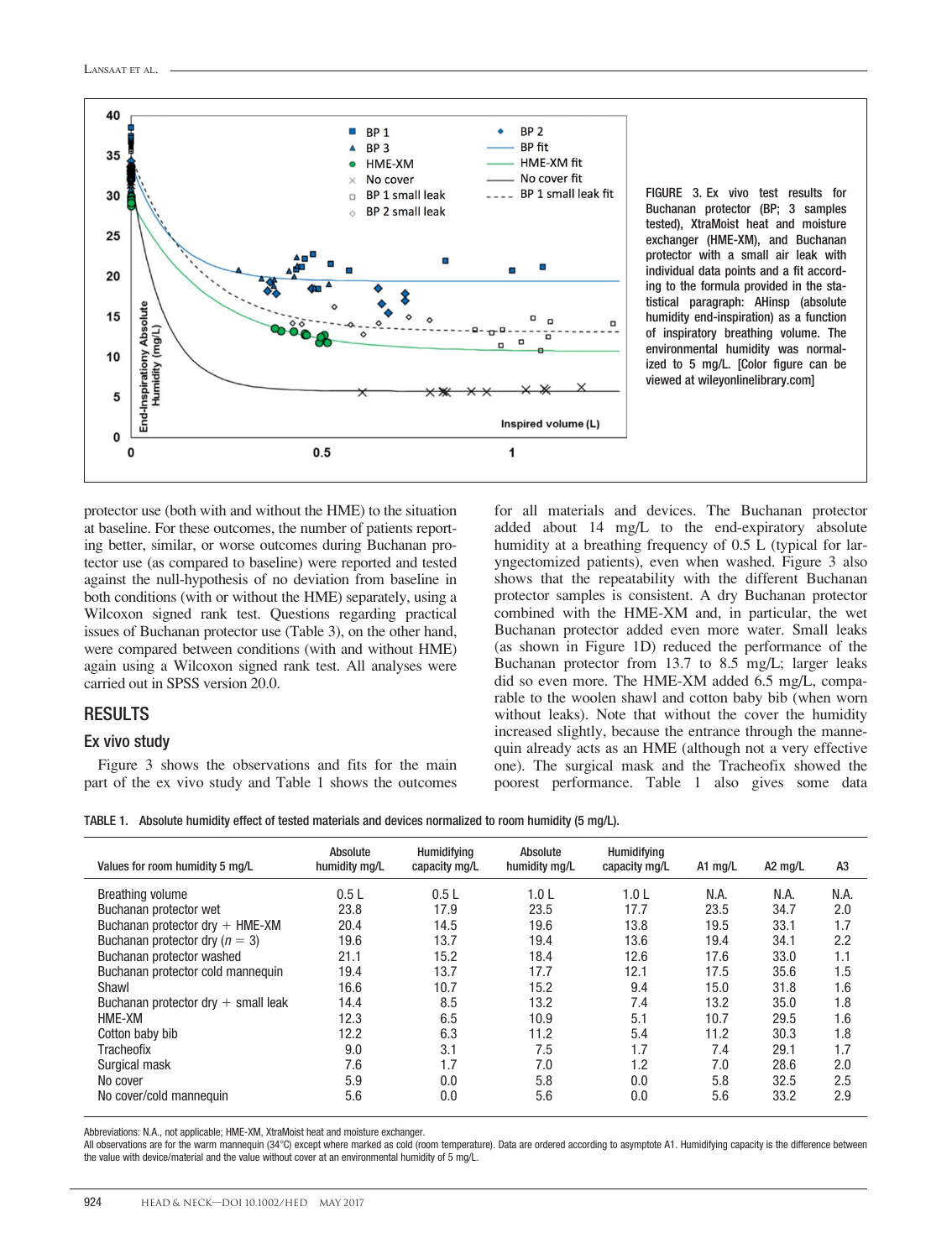

study pictures are missing). [Color figure can be viewed at [wileyonlinelibrary.com\]](http://wileyonlinelibrary.com)

obtained with the mannequin at room temperature instead of  $34^{\circ}$ C, which showed that a room temperature mannequin reduced humidity only very slightly.

## Patient study

Baseline data. The study included 17 men and 1 woman. The mean age was 67.9 years (SD  $\pm 10.4$ ). The average age at total laryngectomy was 58.9 years (SD  $\pm$ 11.0). The median follow-up since total laryngectomy was 107.9 months (SD  $\pm$ 84.1). Two patients underwent total laryngectomy with postoperative radiotherapy (RT), and 16 patients underwent salvage total laryngectomy for an RT failure, with 3 of them also receiving additional postoperative RT. All patients used prosthetic tracheoesophageal speech. Seventeen patients continuously used a regular HME, and 1 patient used an automatic speaking valve (ASV). Four of the regular HME users frequently switched to an ASV. The median ASV use per day was 16 hours (range, 1–24 hours). Median HME use per day was 22.0 hours (range, 10–24 hours). All but 3 patients used their HME(s) 24/7: 1 patient regularly (4/7 days) used a Tracheofix stoma cover, and 3 patients sometimes (1 day per 2 weeks) used a Buchanan protector to recover from skin irritation caused by the HME adhesive. Figure 4 shows the stoma cover situation at baseline and at the end of the 4-week trial for all patients.

## Baseline use of heat and moisture exchanger stoma attachments and additional stoma covers

Twelve patients used a stoma adhesive all day, 4 alternated between adhesive and a LaryTube or LaryButton, whereas 2 patients used a LaryTube or LaryButton all day. Eight patients reported the additional use of a scarf, and 3 the use of their regular clothes (for example, a turtle neck), whereas 7 reported to never use anything else to cover the HME/stoma. Regarding the duration of additional stoma cover use, 5 patients reported to always using a stoma cover, all for cosmetic reasons and, in 2 cases, also for increased comfort ("less cold"), and 6 patients reported occasionally using additional cover, mostly for cosmetic reasons as well, but sometimes for extra protection in wintertime. Reasons for the 13 patients to only occasionally (6 patients) or never (7 patients) use an additional stoma cover were (more options per patient possible): cover have feeling of dyspnea  $(n = 4)$ , cover got wet (1), cover did not look good (1), unnecessary (6),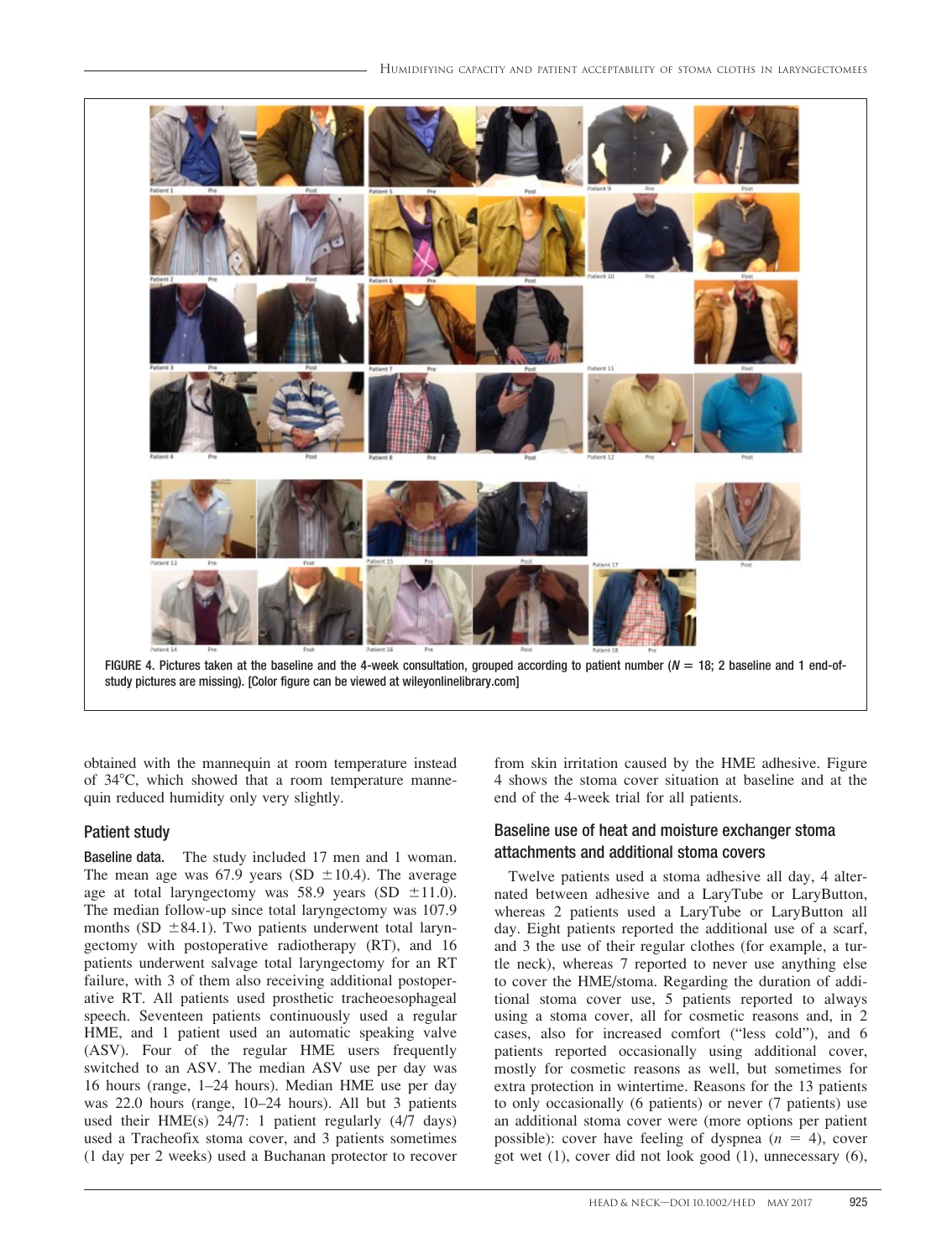TABLE 2. Practical aspects and symptoms reported for the 2 Buchanan protector combinations "Buchanan protector + heat and moisture exchanger" and "Buchanan protector only."

| Aspect/symptom (no. of patients answering the questions)                                     | <b>Buchanan</b><br>$protector + HME$<br>No. of patients | <i>p</i> value Buchanan<br>$protector +$<br><b>HME vs HME</b> | <b>Buchanan</b><br>protector only<br>No. of patients | p value Buchanan<br>protector<br>only vs HME |
|----------------------------------------------------------------------------------------------|---------------------------------------------------------|---------------------------------------------------------------|------------------------------------------------------|----------------------------------------------|
| Coughing (increased compared to regular HME use)<br>(Questions $3-6$ ; $N = 17$ )            |                                                         | 1.000                                                         | 4                                                    | $.046*$                                      |
| Mucus production (increased compared to regular HME use)<br>(Questions $7 - 10$ : $N = 17$ ) |                                                         | .317                                                          | 5                                                    | $.025*$                                      |
| Skin irritation (less compared to regular HME use)<br>(Questions 19–22; $N = 16$ )           | 0                                                       | 1.000                                                         | 5                                                    | $.025*$                                      |
| Stoma occlusion (more difficult compared to regular HME use)<br>(Questions 23–24; $N = 15$ ) | 3                                                       | .083                                                          | 14                                                   | $.000*$                                      |
| Voicing (more difficult compared to regular HME use)<br>(Questions 25–26; $N = 15$ )         |                                                         | .157                                                          | 13                                                   | $.000*$                                      |

Abbreviation: HME, heat and moisture exchanger.

Questions allowing comparison between all 3 stoma cover conditions (including HME only). Although the questions allowed for patients to report less coughing, decreased mucus, etc., compared to regular HME use, these outcomes did not occur and are subsequently not represented in the table.

\* One-Sample Wilcoxon signed rank test.

too hot (2), made stoma cleaning more difficult (1), and string around neck irritated (1).

#### Adherence to protocol

At 4 weeks follow-up, all patients came in for their final assessment. Thirteen patients (72%) completed the study as intended. Of the remaining 5 patients, 2 used the Buchanan protector in combination with the HME for 2 weeks, because they did not want to discontinue ASV use, and 2 patients used the Buchanan protector without the HME for 2 weeks, because they misunderstood the assignment, and the fifth patient stopped after a couple of days of Buchanan protector use, because he needed a LaryTube to prevent his stoma from shrinking. This last patient also did not answer all the follow-up questions (data reported missing when applicable).

#### Preference and practical aspects

The practical aspects reported in relation to stoma cover use are summarized in Tables 2 and 3. As can be seen, significantly more problems were reported in the Buchanan protector-only week. An unpleasantly wet and dirty Buchanan protector and problematic stoma occlusion, voicing, and speaking were reported by 12 to 14 patients

in the Buchanan protector only week and by 3 patients or fewer in the Buchanan protector  $+$  HME week. Increased coughing and mucus occurred in 7 patients in the Buchanan protector–only week, and only 1 patient in the Buchanan protector  $+$  HME week. Buchanan protector washing was needed considerably more frequent in the Buchanan protector–only period, with a median of every 24 hours as compared to 60 hours in the Buchanan protector + HME week. The only positive aspect for Buchanan protector-only was the level of skin irritation with 5 patients reporting less skin irritation. More details can be found in the Appendices.

#### Future preferences

Patient's future preferences were addressed in the final 3 questions (question 29–31) of the study-specific questionnaire. For question 29 ("Which type of stoma cover do you intend to use in the future?"), 9 patients reported that they would keep using an HME only, whereas 9 patients indicated they would use an additional stoma cover alongside the HME. Patient's reasons for this (question 30) can be found in Table 4. The answers showed a negative attitude toward the Buchanan protector–only use and were quite similar to the answers given at baseline to questions 1 and 2 (data not shown for brevity). Nighttime

TABLE 3. Buchanan protector specific questions compared between the 2 Buchanan protector combinations.

| Aspect/symptom (no. of patients answering the questions)                    | <b>Buchanan</b><br>$protector + HME$<br>No. of patients | <b>Buchanan</b><br>protector only<br>No. of patients | p value |
|-----------------------------------------------------------------------------|---------------------------------------------------------|------------------------------------------------------|---------|
| Buchanan protector getting wet<br>(Questions 11–14; $N = 16$ )              | 0                                                       | 12                                                   | $.001*$ |
| Buchanan protector getting dirty<br>(Questions 15–18; $N = 16$ )            | 2                                                       | 12                                                   | $.002*$ |
| Buchanan protector washing needed, median hours<br>(Question 27; $N = 16$ ) | 60 h                                                    | 24 h                                                 | $.028*$ |
| Buchanan protector washing problematic<br>(Question 28; $N = 15$ )          | 6                                                       |                                                      |         |

Abbreviation: HME, heat and moisture exchanger.

<sup>\*</sup> One-Sample Wilcoxon signed rank test.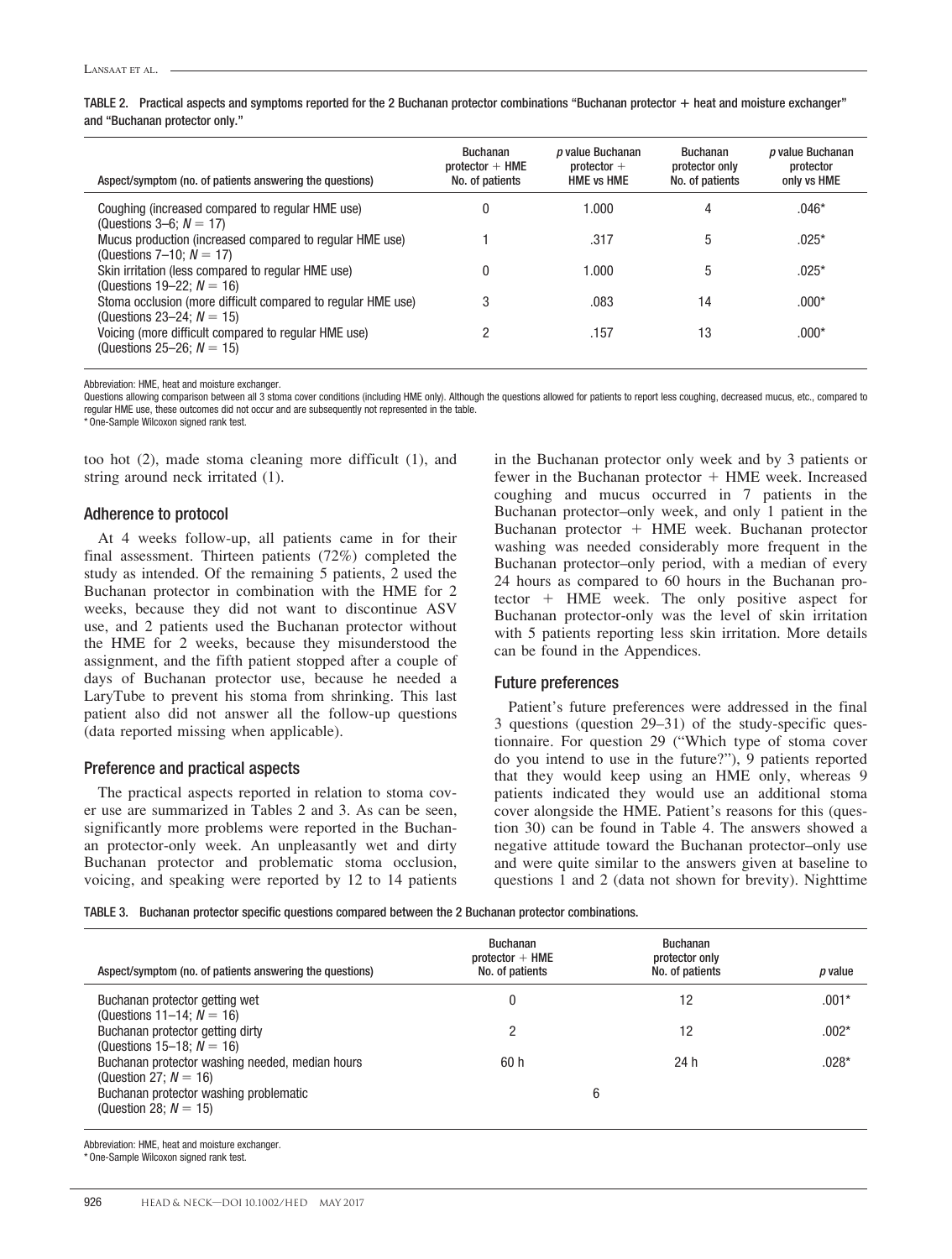TABLE 4. Reasons for not wanting to use a Buchanan protector in the future, including "other reason(s)."

| Reason not wearing Buchanan protector in future | No. of patients |
|-------------------------------------------------|-----------------|
| Buchanan protector causes feeling of dyspnea    | 9               |
| Buchanan protector is getting wet               | 6               |
| Buchanan protector does not look good           | 11              |
| Speaking/occlusion stoma more difficult         | 14              |
| Less easy in everyday use                       | 14              |
| Other reason                                    | 13              |
| Fabric straps are not easy to wrap around the   | 4               |
| neck/uncomfortable                              |                 |
| Buchanan protector is turning around while      | 2               |
| sleeping                                        |                 |
| Dry cough                                       | 1               |
| More viscous mucus                              |                 |
| What to do when taking a shower?                |                 |
| More coughing                                   |                 |
| More mucus                                      | 1               |
| To prevent air leak, Buchanan protector has     | 1               |
| to be wrapped uncomfortably tight around neck   |                 |
| Unhygienic                                      | 1               |
| Scarf is lighter                                |                 |
| Buchanan protector is too warm                  |                 |
|                                                 |                 |

Note: Question 30 of the study-specific questionnaire; for questions 29 and 31 see text; more options per patient is possible.

Buchanan protector use especially was considered dispreferable and several patients reported that, when they woke up, the Buchanan protector was often out of place. Because none of the patients had a preference for Buchanan protector-only, question 31 was not answered by any of them. Finally, comparison with baseline preference shows that 9 of the 11 patients who used an additional stoma cover beforehand (5 always, and 6 sometimes), indicated they would continue to do so in the future, whereas 2 indicated that they would only use an HME. The photographs taken at baseline and at 4 weeks were in line with the preferences expressed.

## **DISCUSSION**

For a long time, stoma cloths were standard of care for postlaryngectomy stoma and airway protection in most countries. Undoubtedly, substitution of lost upper respiratory tract air conditioning was already considered necessary several decades ago, as postoperative humidification would be applied and stoma covers would be routinely prescribed. Patient acceptability of those measures was, although, never studied. With the arrival of HMEs for laryngectomized patients in the early 1990s, the lack of evidence for the standard of care was deemed unimportant, because of the highly significant positive effects HME devices were found to have, even in patients who already use standard of care stoma cloths.<sup>5,7–11</sup> With additional technical improvements, patient acceptability and compliance of the HMEs increased further,  $16,17$  reducing stoma cloths as a means to provide humidification to second choice in many countries. Currently, stoma cloths are used for cosmetic reasons or to recover from skin irritations that can be caused by stoma adhesives.

Because of the technical difficulty in developing validated test equipment, the basic physics of humidity and temperature exchange in HMEs could only be established in the past few years.<sup>22,23,27</sup> One of the main early findings was that, although the HMEs tested generated a significant increase in humidity, there would at the same time be a slight but significant decrease in temperature right behind the HME at the end of inspiration because of evaporative cooling.<sup>28,29</sup> This finding pointed to an insufficient thermal capacity, which in the subsequent generations of HMEs was addressed by incorporating additional material and hygroscopic salt. This resulted in increased water entrapment, improving both the thermal and humidifying capacity of the HME, and diminishing the issue of temperature drop under room temperature conditions. $30$ Thus, interestingly enough, the clinical evidence for the beneficial effects of HMEs preceded the physical<sup>26,27</sup> and physiological $31,32$  evidence for those effects considerably.

Thermal capacity is presently the main limiting factor for humidifying capacity while keeping the HME small enough to be cosmetically acceptable. $33$  Stoma cloths are much larger and, therefore, potentially have a good HME effect. Indeed the study by Quail et  $al^{18}$  showed a large humidifying effect of several stoma cloths tested, but the validity of the results may be questioned, because they failed to measure the proven humidifying capacity of the tested HMEs.19,20 Our study confirms that stoma cloths (and shawls etc.) can have a substantial humidifying effect. The humidifying capacity of a dry Buchanan protector without leaks is even larger than the capacity found by Quail et al<sup>18</sup>: the 13.7 mg/L in our study against about 8.3 mg/L for Quail et al<sup>18</sup> (this value had to be calculated as it is not given in the article, see Appendix 2). In our study, a wet stoma cloth, which is heavier and, thus, has a larger thermal capacity, was (not unexpectedly) found to have an even larger humidifying effect, which was not observed by Quail et al.<sup>18</sup> The lower values in their study may have been due to small leaks around the cloths and/or to humidity loss because of condensation in the nonheated suction tube. The values in our study are probably slightly underestimated as well, due to the somewhat larger dead space behind the HME in the mannequin ex vivo setup. Indeed, the humidifying capacity of the HME-XM was slightly lower than previously found (6.5 instead of 6.9 mg/L).<sup>7,</sup>

The question remains, however, whether the measured humidifying capacity of stoma cloths really is at the patient's full disposal in clinical practice. In view of the significant clinical benefit earlier established for HMEs in populations routinely using stoma covers,  $5,7$  this is quite doubtful. Both the ex vivo and the clinical study offer likely explanations.

The ex vivo study shows the impact of leakages, which enable unconditioned air to bypass the cloth. A slight lifting of the stoma cover leads to an immediate drop (from 13.7 to 8.5 mg/L at 0.5 L tidal volume) of the humidifying capacity, as shown in Figure 3 and Table 1. The leak in Figure 1D is probably small compared with the leaks that will occur in everyday life as a patient moves (and certainly during sleep). The clinical study shows a rather low patient acceptance of stoma cloths if worn without an HME, because of a variety of disadvantages reported (see Tables 2, 3, and 4), making it likely that patients will take off the stoma cloth too often. These 2 drawbacks are plausible explanations for studies on HMEs showing a clinical improvement over stoma cloths.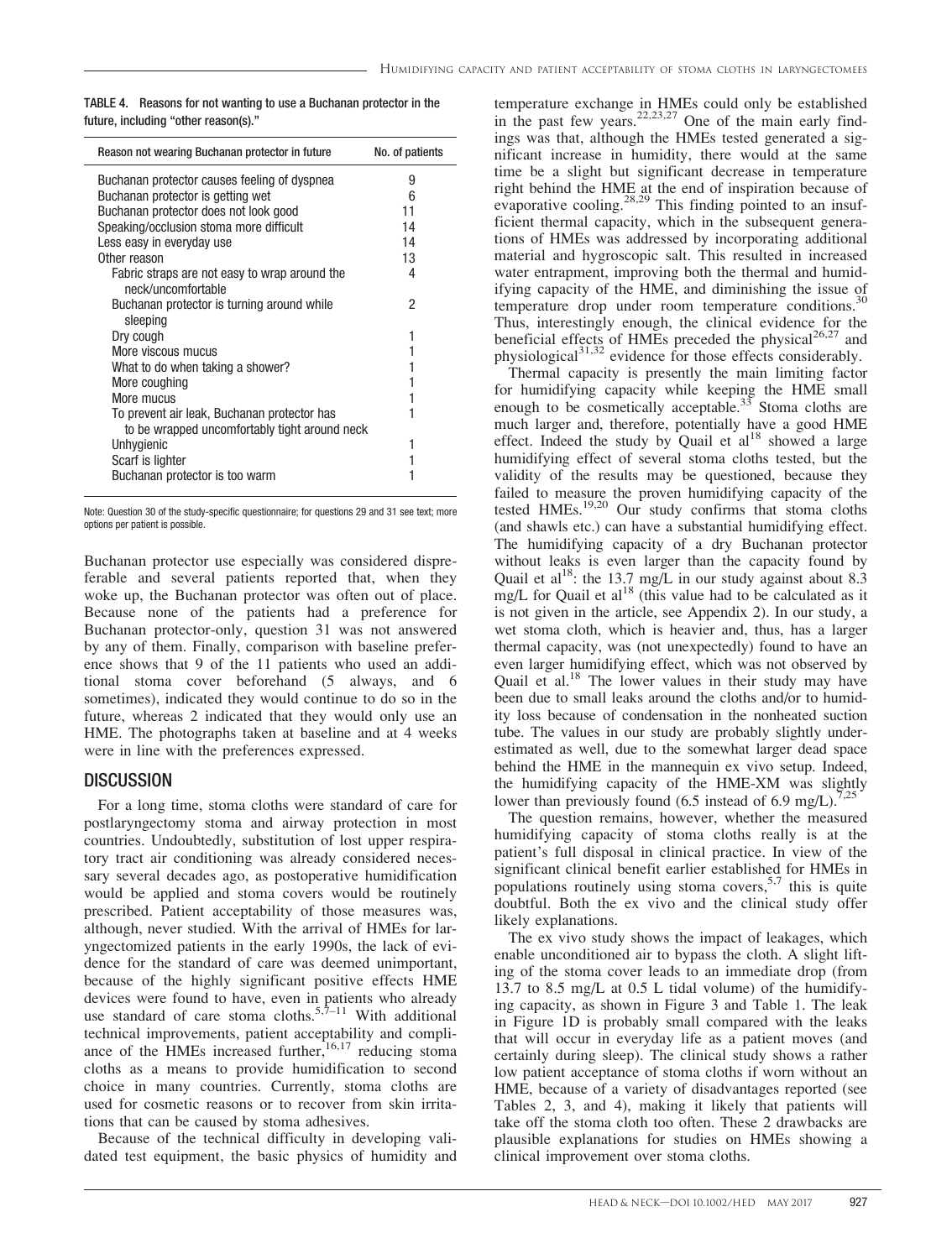An interesting observation is that, although none of the patients preferred stoma cloths only, half of them still prefer covering the HME (eg, with a turtleneck or their clothes for aesthetic reasons). Again, the combination of the ex vivo study and the clinical study offers an explanation for this apparent paradox. The clinical study showed (see Table 2, 3, and 4) that with the Buchanan protector alone the vast majority of patients complained about wetting of the cloth. This complaint was completely absent in the combination with the HME. At first sight, one might conclude from the ex vivo study that (Table 1) the HME hardly has any function in the combination, because the Buchanan protector  $+$  HME combination is only slightly better than the Buchanan protector-only (humidification 14.5 vs 13.7 mg/L). However, the HME has an additional relevant effect in this combination: it prevents loss of water,  $34,35$  and keeps that water inside the confines of the trachea. Therefore, with the Buchanan protector  $+$  HME combination, the stoma cloth and the patient's clothes in daily practice remain dryer and the cloth requires less frequent cleaning. In addition, the combination allows for better humidifying capacity than the HME only (assuming the Buchanan protector is worn without leaks).

Adding a stoma cloth may also be beneficial during extreme situations, such as dry and cold winter conditions, as the combination has a considerably higher performance than the HME only (humidification 14.5 vs 6.5 mg/L), provided that the breathing resistance does not become too high. Furthermore, a scarf or shawl makes sense considering the performance of the woolen shawl only (10.7 mg/L). Scarfs or shawls made from natural materials are probably to be recommended because natural materials in general have a good moisture affinity. This is also seen in our study: baby bib (cotton) and shawl (wool) perform much better than the surgical mask or Tracheofix.

Patient recruitment for the study was a challenge, with only 18 of 91 patients (20%) who received an invitation letter being willing or able to participate. The fact that all were using an HME might have biased their willingness to change their daily routines. However, all patients were highly motivated to try something new for potential further improvement of their pulmonary status, which might have compensated (partly) for potential bias in this respect.

Nevertheless, limitations of the clinical study obviously were the relatively low number of patients, and that the study population (by necessity restricted to voice prosthesis and HME/ASV users), probably has a lowered acceptability for stoma cloths, factors that have negatively skewed the results against the cloths. This possibly underestimates their value, and makes the results not fully applicable for esophageal and electrolaryngeal speakers, because some of the issues patients had concerned ease of voicing. However, the issues with the Buchanan protector becoming uncomfortably wet and soiled, and the increase in mucus would still apply to esophageal and electrolaryngeal speakers as well. It seems worthwhile, therefore, to address these aspects in a larger cohort, also including nonvoice prosthesis and non-HME users. Stoma cloths might be more acceptable to patients not yet habituated to an HME, and/or not applying tracheoesophageal prosthesis voicing. It has to be stressed that the stoma cloth used in this clinical trial provides more than just a cosmetic

cover and protection against foreign bodies: it potentially has a good humidifying capacity. If patients without access to HMEs are able to wear the stoma cloth properly and accept the wet cloth against the skin, they very likely will experience better pulmonary health than without such a stoma cover at all. With respect to further technical developments, it has to be kept in mind that the solution for the main Buchanan protector issues in such patients (air leakages and wetting of the skin), likely the reasons for the limited effect of stoma cloths in the clinical studies in the past,<sup>5,7</sup> will probably lead to the "reinvention" of the HME, which completely eliminates these 2 issues. Maybe the use of different materials and designs (for instance, a stoma cloth with an inner water repellent layer and a fitting design) might further improve cloth-like stoma protection, but then costs might become an issue again.

In conclusion, this study shows that HMEs are the preferred choice of patients. Although a well-worn stoma cloth has a good humidifying capacity, patient acceptability in the present patient cohort seems to be low. A stoma cloth in addition to an HME can offer additional humidification in extreme conditions and aesthetic benefits for some patients. If an HME is not an option, for instance (temporarily) because of skin irritation, a stoma cloth is a valuable alternative provided air leaks are avoided. If HMEs or commercial stoma cloths are too expensive, a simple alternative, such as a shawl or baby bib (again, worn properly without leaks), offers some protection and is better than no HME/stoma cover.

## Appendix 1 . Study-specific structured questionnaires, and diary (translated from Dutch).

I. Baseline measurement  $(+)$  picture of neck to document "stoma-cover habit" of patient):<br>Date: dd – mm – year Patient number:

Date:  $dd - mm - year$ 

Age:  $dd - mm - year$  In years:

Sex: male – female total laryngectomy date:  $dd - mm$ year

RT pre or post-total laryngectomy:pre – post Voice prosthesis type and size

Stoma cover (circle what is applicable): HME XtraMoist – XtraFlow – Normal – HiFlow - Micron – FreeHands (1 hours per day: . . .. . .. . ...) – other . . .. . .. . ...; HME day and night – only daytime – only nighttime; number of HMEs per day: . . .. . .. . ...; Adhesive preference: ............; number of adhesives per day: .........; Lary-Tube; LaryButton.

1. Besides your HME, do you use other means of covering your stoma?

- a. Yes
- b. Occasionally
- c. No, continue to question 4
- 2. If yes, how do you cover your stoma?
- a. With Buchanan bib
- b. With turtle neck
	- c. With shawl
	- d. With cloths
- e. Otherwise . . . . . . . . . .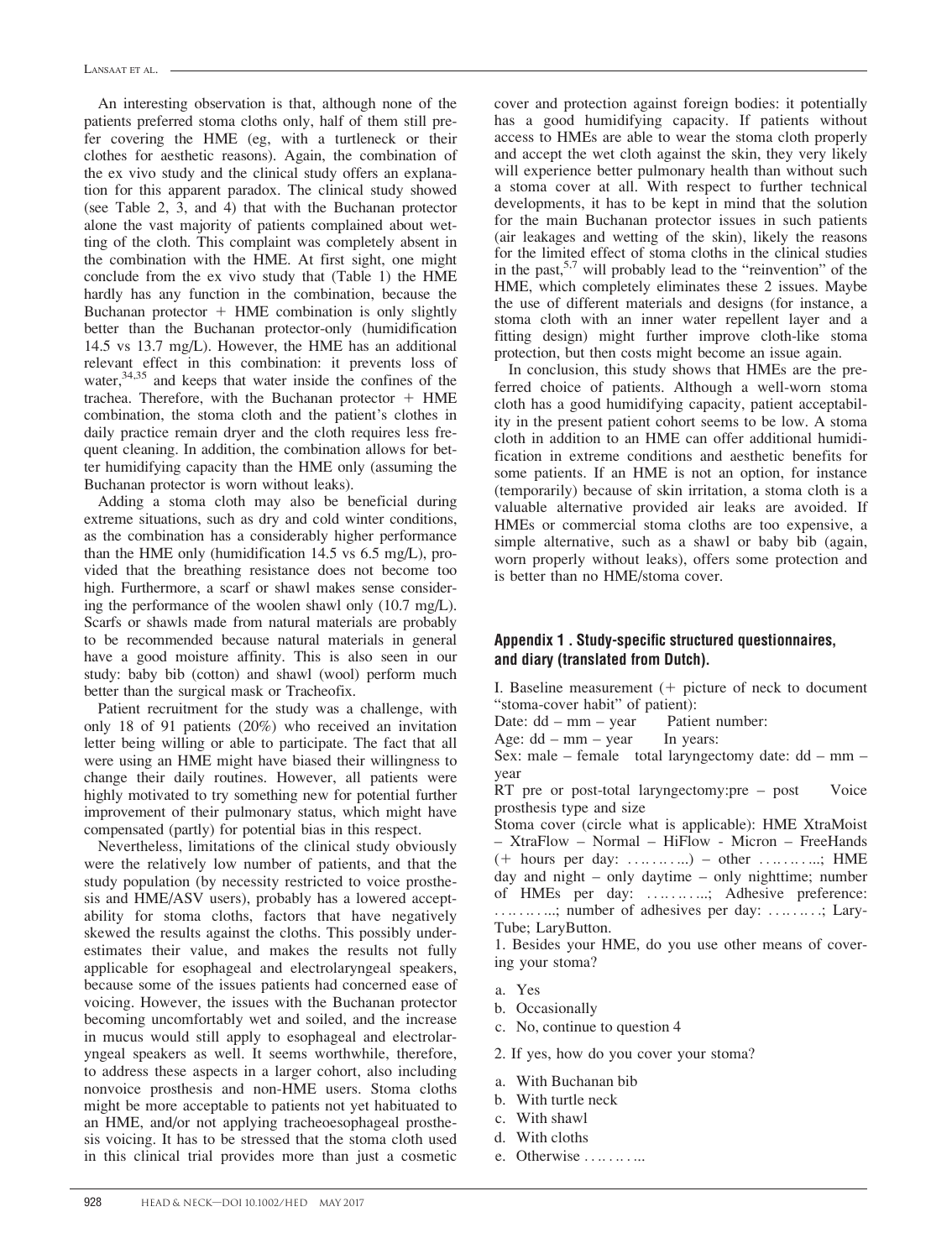- 3. If yes, why (more answers possible)?
- a. Provides extra comfort
- b. Breathing air less dry
- c. Breathing air less cold
- d. Cosmetically better
- e. Other reason . . . . . . . . . .
- If yes: questionnaire is completed.
- 4. If no or occasionally, why not or not always (more answers possible)?
- a. Causes feeling of dyspnea
- b. Gets wet
- c. Wet cloths are uncomfortable
- d. Irritating skin
- e. Does not look good
- f. Other reason  $\dots \dots$

II. End of study  $(+)$  picture of neck to document "stomacover habit" of patient).

- Date: dd mm year Patient number:
- 1. Which stoma cover method during these 2-week trials do you prefer?
- a. HME only, like before
- b. HME and Buchanan protector together
- c. Buchanan protector-only
- d. Other . . . . . . . . . .
- e. No preference
- 2. Can you indicate why?  $\dots$  .........

3. Did you notice any difference in coughing in the past weeks?

- a. Yes
- b. No, continue to question 7
- 4. If yes, how
- a. More coughing
- b. Less coughing
- 5. If more coughing, during which period?
- a. HME only
- b. HME and Buchanan protector together
- c. Buchanan protector only
- 6. If less coughing, during which period?
- a. HME only
- b. HME and Buchanan protector together
- c. Buchanan protector only

7. Did you notice any difference in mucus production in the past weeks?

- a. Yes
- b. No, continue to question 11
- 8. If yes, how
- a. More mucus production
- b. Less mucus production
- 9. If more mucus production, during which period?
- a. HME only
- b. HME and Buchanan protector together
- c. Buchanan protector only

10. If less mucus production, during which period?

- a. HME only
- b. HME and Buchanan protector together
- c. Buchanan protector only
- 11. Does the Buchanan protector become wet during use?
- a. Yes
- b. No; continue to question 14
- 12. If yes
- a. With combination of HME and Buchanan protector
- b. With Buchanan protector only
- c. With both
- 13. If with both
- a. More with combination of HME and Buchanan protector
- b. More with Buchanan protector only
- 14. Is the Buchanan protector getting wet unpleasant for you?
- a. Very unpleasant
- b. Rather unpleasant
- c. A little unpleasant
- d. Not unpleasant
- 15. Is the Buchanan protector getting dirty during use?
- a. Yes
- b. No, continue to question 19
- 16. If yes
- a. With combination of HME and Buchanan protector
- b. With Buchanan protector only
- c. With both
- 17. If with both
- a. More with combination of HME and Buchanan protector
- b. More with Buchanan protector only

18. Is the Buchanan protector getting dirty unpleasant for you?

- a. Very unpleasant
- b. Rather unpleasant
- c. A little unpleasant
- d. Not unpleasant

19. Is the skin more or less irritated by wearing the Buchanan protector?

- a. More
- b. Less
- c. No effect; continue to question 23
- 20. If more or less
- a. More with combination of HME and Buchanan protector
- b. Less with combination of HME and Buchanan protector
- c. More with Buchanan protector only
- d. Less with Buchanan protector only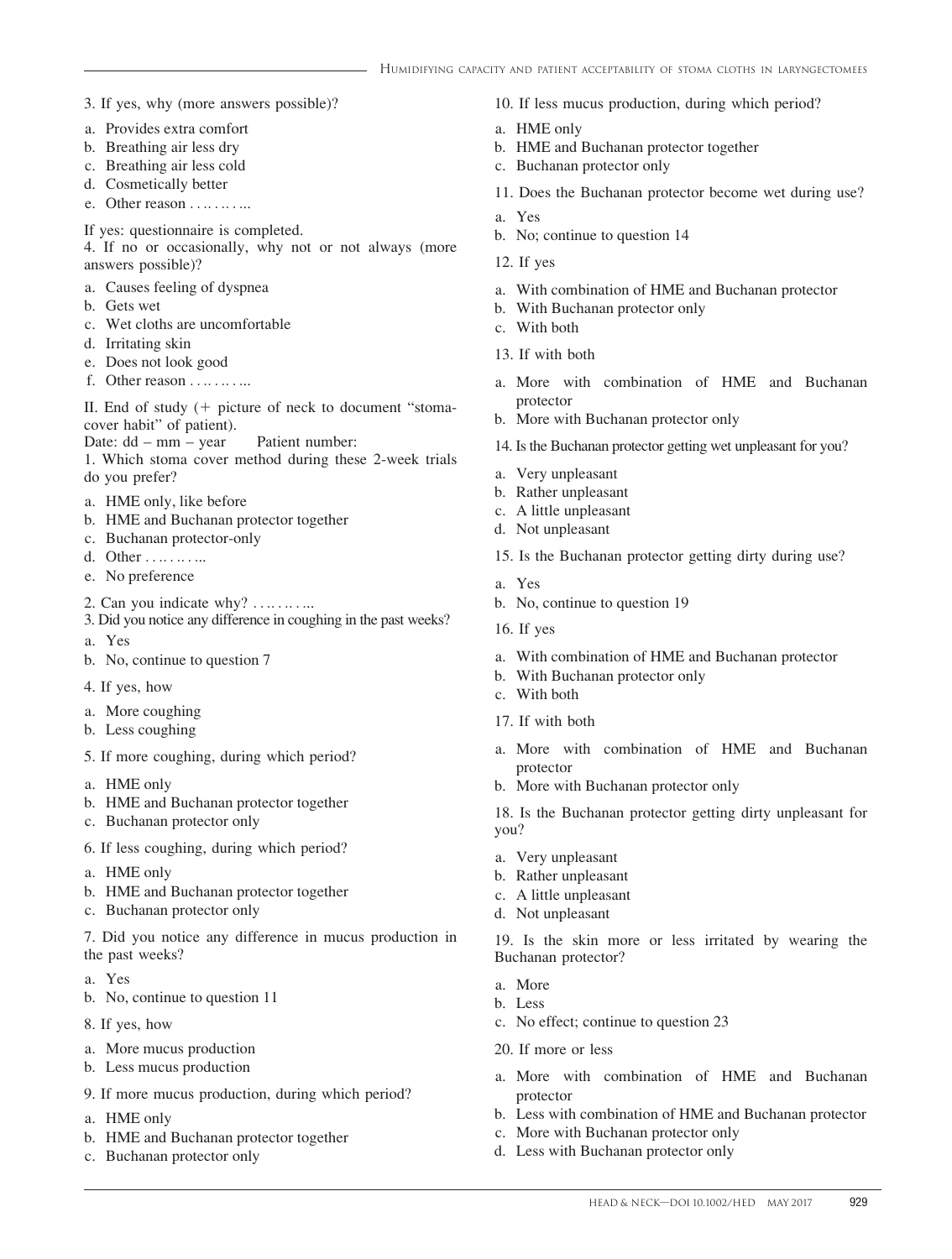#### 21. If with both

- a. More with combination of HME and Buchanan protector
- b. More with Buchanan protector only
- 22. Is this irritation unpleasant for you
- a. Very unpleasant
- b. Rather unpleasant
- c. A little unpleasant
- d. Not unpleasant

23. How does stoma closure work with the Buchanan protector covering the HME?

- a. Stoma closure is more difficult
- b. Stoma closure is easier
- c. Stoma closure is not more difficult nor easier

24. How does stoma closure work with the Buchanan protector without HME?

- a. Stoma closure is more difficult
- b. Stoma closure is easier
- c. Stoma closure is not more difficult nor easier

25. How does voicing work with the Buchanan protector covering the HME?

- a. Voicing is more difficult
- b. Voicing is easier
- c. Voicing is not more difficult nor easier

26. How does voicing work with the Buchanan protector without HME?

- a. Voicing is more difficult
- b. Voicing is easier
- c. Voicing is not more difficult nor easier

27. How long can you wear the Buchanan protector before it needs to be washed?

- a. In combination with HME: . . .. . .. . ... hours
- b. Without the HME also covering the stoma: ........... hours

28. What do you think about having to wash the Buchanan protector?

- a. Not a problem
- b. A little bit of a problem
- c. Very problematic
- d. Too problematic

29. Which type of stoma cover do you intend to use in the future?

- a. HME only, like now
- b. HME in combination with Buchanan protector
- c. Buchanan protector only
- d. HME in combination with other stoma cover
- e. Do not know yet

30. If you do not want to use a Buchanan protector, what is/are the reason(s) for that (more answers possible)?

- a. Uncomfortable/too obstructive
- b. Uncomfortable/too wet
- c. Does not look good
- d. Voicing/stoma closure too difficult
- e. Daily use more cumbersome
- f. Other reason(s)  $\dots$  ........
- g. Not applicable

31. If you do want to use a Buchanan protector, what is/ are the reason(s) for that (more answers possible)?

- a. Breathing air feels warmer
- b. Breathing air feels more moistened
- c. Does look better
- d. Voicing/stoma closure easier
- e. Daily use easier
- f. Other reason(s)  $\dots \dots$
- g. Not applicable

Thank you very much for your participation/cooperation. Compressed dairy and tally sheath to record stoma cover method, frequency of spontaneous coughing and deliberate mucus production, and to document any unusual events (eg, whether you have a cold or discoloration of your mucus), or any other peculiarities with respect to the use of the HME and/or Buchanan protector (\* circle what is applicable).

| Week<br>$1/2/3/4$ Date                                      | Stoma cover<br>(HME-only, Buchanan<br>$protector + HME$ ,<br><b>Buchanan</b><br>protector only* | Spontaneous<br>coughing | <b>Deliberate</b><br>mucus<br>expectoration Remarks |
|-------------------------------------------------------------|-------------------------------------------------------------------------------------------------|-------------------------|-----------------------------------------------------|
| Day 1<br>Day 2<br>Day 3<br>Day 4<br>Day 5<br>Day 6<br>Day 7 |                                                                                                 |                         |                                                     |

### Appendix 2 . Estimation of environmental corrected humidity values in Quail et al.<sup>18</sup>

Quail et al<sup>18</sup> do not provide values normalized to 5 mg/L, but clinical observations taken at different environmental humidities. The value of 8.3 mg/L at 5 mg environmental humidity was obtained from Figure 3 in their article, using the average value for the Buchanan protector/stoma cloth and the average value "without," as an estimate for the average environmental humidity. The formula used for normalization can be found in Appendix 1 of Ref.  $^{23}$ of the present article.

## REFERENCES

1. Hilgers FJ, Ackerstaff AH, Aaronson NK, Schouwenburg PF, Van Zandwijk N. Physical and psychosocial consequences of total laryngectomy. Clin Otolaryngol Allied Sci 1990;15:421–425.